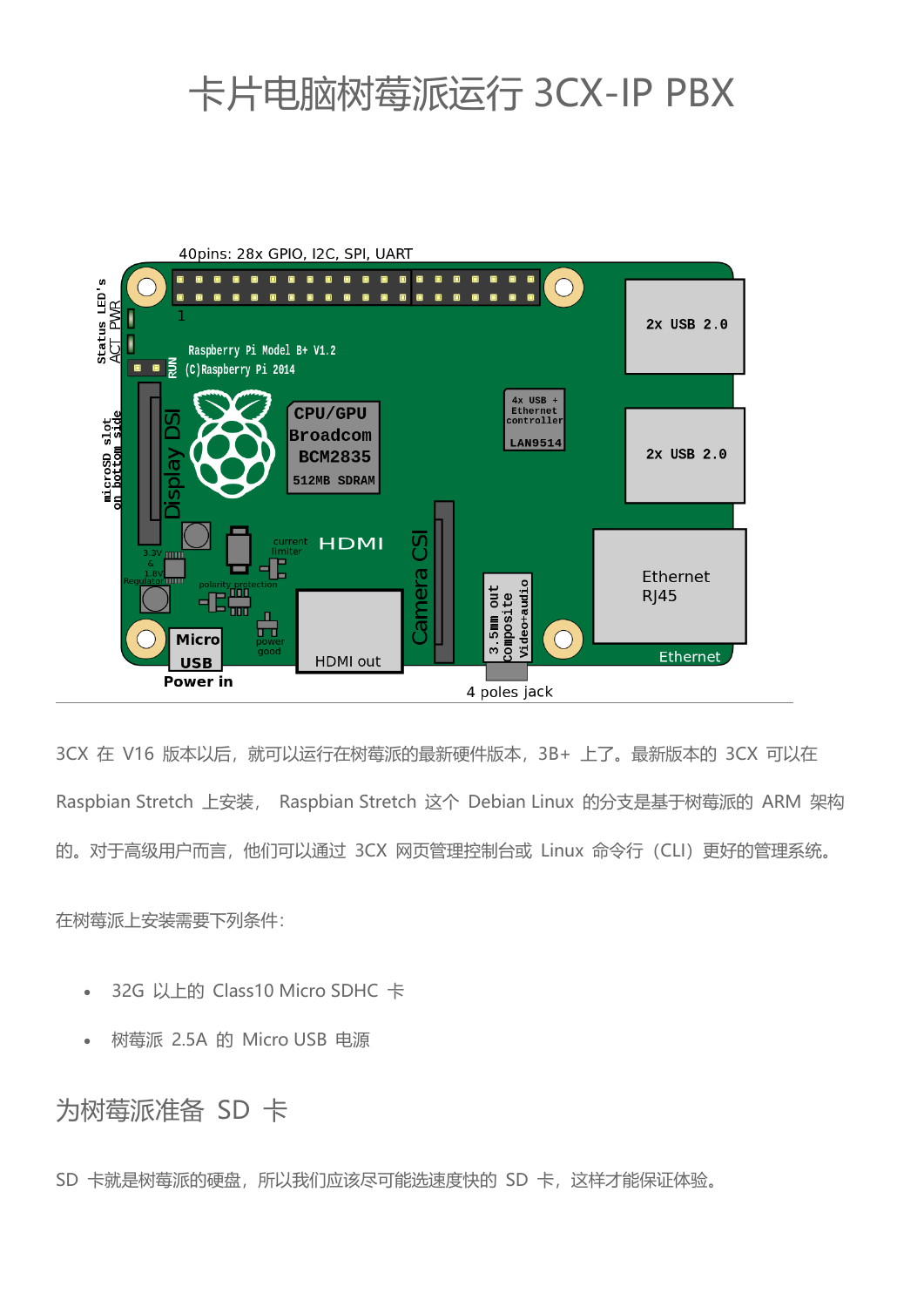树莓派在 SD 卡中有操作系统的情况下才会工作,所以我们需要提前在 SD 中安装系统,可按照以下步骤 执行:

- 1. 在下面网站中下载 [Raspbian](https://www.raspberrypi.org/downloads/raspbian/) Stretch Lite 镜像: Raspbian
- 2. 解压下载文件后得到一个镜像文件(.img 文件)
- 3. 使用 [Etcher](https://etcher.io/) 或者 [Win32 Disk Imager](https://sourceforge.net/projects/win32diskimager/) 烧录 Raspbian Stretch Lite 镜像
- o 烧录完系统可能会提示需要格式化,这里千万不能格式化
- o 树莓派默认是关闭 SSH 的, 我们需要在 boot 根目录下新建一个 SSH 的文件以开启 SSH

| Etcher |                                         |                              |          |        | П             | $\times$  |
|--------|-----------------------------------------|------------------------------|----------|--------|---------------|-----------|
|        |                                         |                              |          |        | $\bullet$     | $\bullet$ |
|        | $+$                                     | $\sim$                       |          |        |               |           |
|        | raspbian--lite.img<br>1.86 GB<br>Change | Select drive                 |          | Flasht |               |           |
|        |                                         |                              |          |        |               |           |
|        | <b>ETCHER</b>                           | is an open source project by | resin.io |        | 1.4.4<br>---- |           |

4. 把烧录完的 SD 卡插到树莓派的插槽中,通电并启动树莓派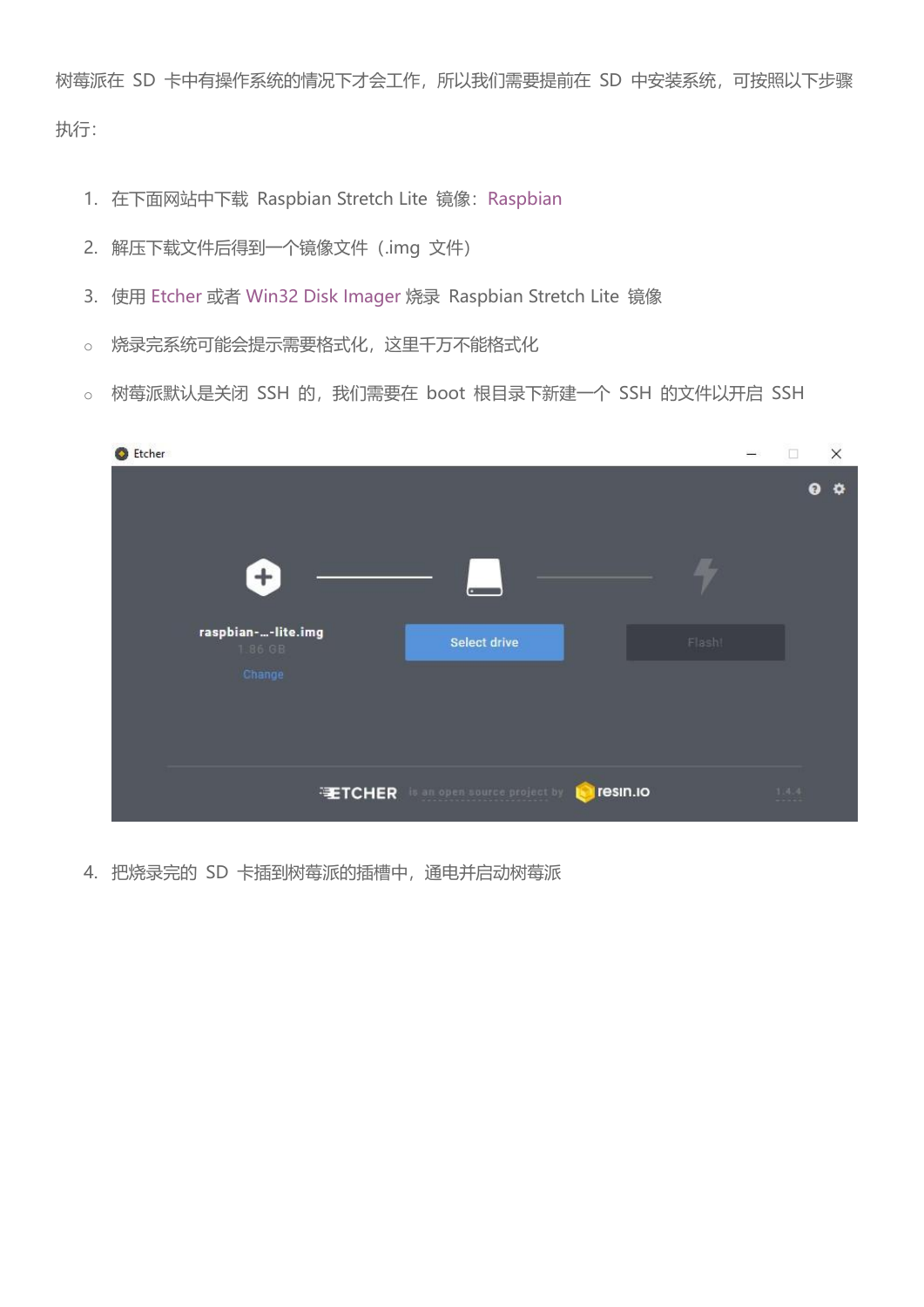5. 在路由器中获取树莓派的 IP 地址, 也可以通过 IP Scanner 之类的软件扫描网段内的 IP

|                   | Advanced IP Scanner                                    |                |                                          | $\Box$            | $\times$ |
|-------------------|--------------------------------------------------------|----------------|------------------------------------------|-------------------|----------|
| 文件(E)             | 帮助(H)<br>设置( <u>S</u> )<br><b>查看①</b>                  |                |                                          |                   |          |
| 扫描                | <b>B</b> <sub>B</sub> <sub>B</sub><br>Ш<br><u>le</u> c |                |                                          |                   |          |
| 192.168.180.1-254 |                                                        |                | 搜索<br>例如: 192.168.0.1-100, 192.168.0.200 |                   | Q        |
| 结果                | 收藏夹                                                    |                |                                          |                   |          |
| 状态                | 名称                                                     | îP             | 制造商                                      | MAC 地址            |          |
| ş                 | 192.168.180.1                                          | 192.168.180.1  | Hangzhou H3C Technologies Co., Limited   | 3C:8C:40:22:EB:8F |          |
| ş                 | <b>DESKTOP-TIEHA2J</b>                                 | 192.168.180.5  | REALTEK SEMICONDUCTOR CORP.              | 00:E0:4C:69:BD:B1 |          |
| ş                 | 192.168.180.6                                          | 192.168.180.6  | Ralink Technology, Corp.                 | 00:0C:43:76:20:78 |          |
| ş                 | 192.168.180.7                                          | 192.168.180.7  | snom technology GmbH                     | 00:04:13:8C:03:7F |          |
| ş                 | 192.168.180.8                                          | 192.168.180.8  |                                          | 00:A8:59:F5:E4:DF |          |
| Ļ                 | 192.168.180.10                                         | 192.168.180.10 | snom technology GmbH                     | 00:04:13:92:4B:AB |          |
| ş                 | 192.168.180.13                                         | 192.168.180.13 | snom technology GmbH                     | 00:04:13:A5:20:6C |          |
| ᇦ                 | 192.168.180.15                                         | 192.168.180.15 | ATCOM Technology Co.Ltd.                 | 80:82:87:03:E3:22 |          |
| ç                 | 192.168.180.34                                         | 192.168.180.34 | Raspberry Pi Foundation                  | B8:27:EB:9D:ED:85 |          |
|                   |                                                        |                |                                          |                   |          |
| $\checkmark$      |                                                        |                |                                          |                   | ⋗        |
|                   | 3 9 开机状态, 0 关机状态,<br>245 未知状态<br><b>SALE</b><br>1999.  |                | 1, 19<br>$\mathbf{r}$<br>$\mathbf{r}$    |                   |          |

- 6. 通过 SSH 访问树莓派的 IP。默认的用户名和密码分别是:pi 和 raspberry
- 7. 输入 passwd 命令可以更改 pi 用户的密码, 系统会要求输入一次旧密码和两次新密码

备注:在树莓派中执行管理员命令之前需要在前面加 sudo 。比如更新包仓库需要使用命令 sudo apt update, 如果使用 apt update 会报错

设置主机名

默认的主机名为 raspberry, 如果想修改这个可以按照下列步骤:

1. 运行树莓派配置命令:

sudo raspi-config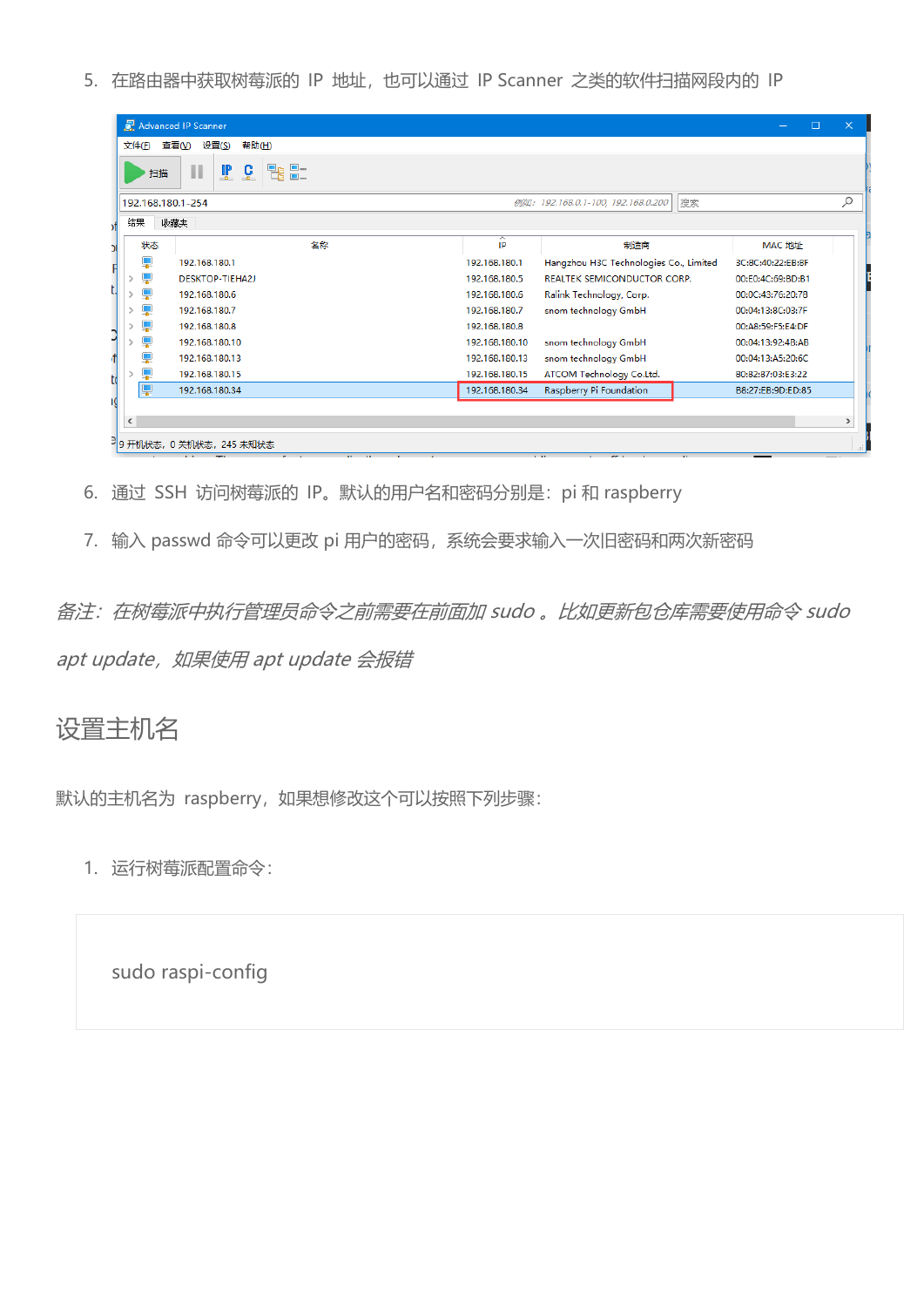| Raspberry Pi 3 Model B Plus Rev 1.3<br>Raspberry Pi Software Configuration Tool (raspi-config)<br>1 Change User Password Change password for the current user<br>2. Network Options<br>Configure network settings<br>3 Boot Options<br>Configure options for start-up<br>4 Localisation Options Set up language and regional settings to match your location<br>5 Interfacing Options Configure connections to peripherals<br>6 Overclock<br>Configure overclocking for your Pi<br>7 Advanced Options<br>Configure advanced settings<br>Update this tool to the latest version<br>8 Update<br>9 About raspi-config<br>Information about this configuration tool | $\lambda$ pi@raspberrypi: ~ |  |  |
|-----------------------------------------------------------------------------------------------------------------------------------------------------------------------------------------------------------------------------------------------------------------------------------------------------------------------------------------------------------------------------------------------------------------------------------------------------------------------------------------------------------------------------------------------------------------------------------------------------------------------------------------------------------------|-----------------------------|--|--|
|                                                                                                                                                                                                                                                                                                                                                                                                                                                                                                                                                                                                                                                                 |                             |  |  |
|                                                                                                                                                                                                                                                                                                                                                                                                                                                                                                                                                                                                                                                                 |                             |  |  |
| $\langle$ Select $\rangle$<br>$\langle$ Finish $\rangle$                                                                                                                                                                                                                                                                                                                                                                                                                                                                                                                                                                                                        |                             |  |  |

- 2. 选择 "2. Network Options"并按下回车键
- 3. 选择 "N1 Hostname", 按下回车, 并在弹出警告后选择 "OK"
- 4. 输入 Pi 用户的主机名,主机名由数字字母和 "-"组成
- 5. 选择 <Finish> 并选择 <Yes> 重启树莓派
- 6. 当树莓派重启完后,再使用 pi 用户登录就可以看到主机名变成我们设置的名称了

设置静态 IP 地址

因为 3CX 需要固定的内外 IP 地址,而树莓派默认的 DHCP 可能会在后期产生一定的问题。

设置静态 IP 地址请参考以下步骤:

1. 使用 nano 编辑器编辑 "/etc/dhcpcd.conf" 文件中的 "eth0" 接口

sudo nano /etc/dhcpcd.conf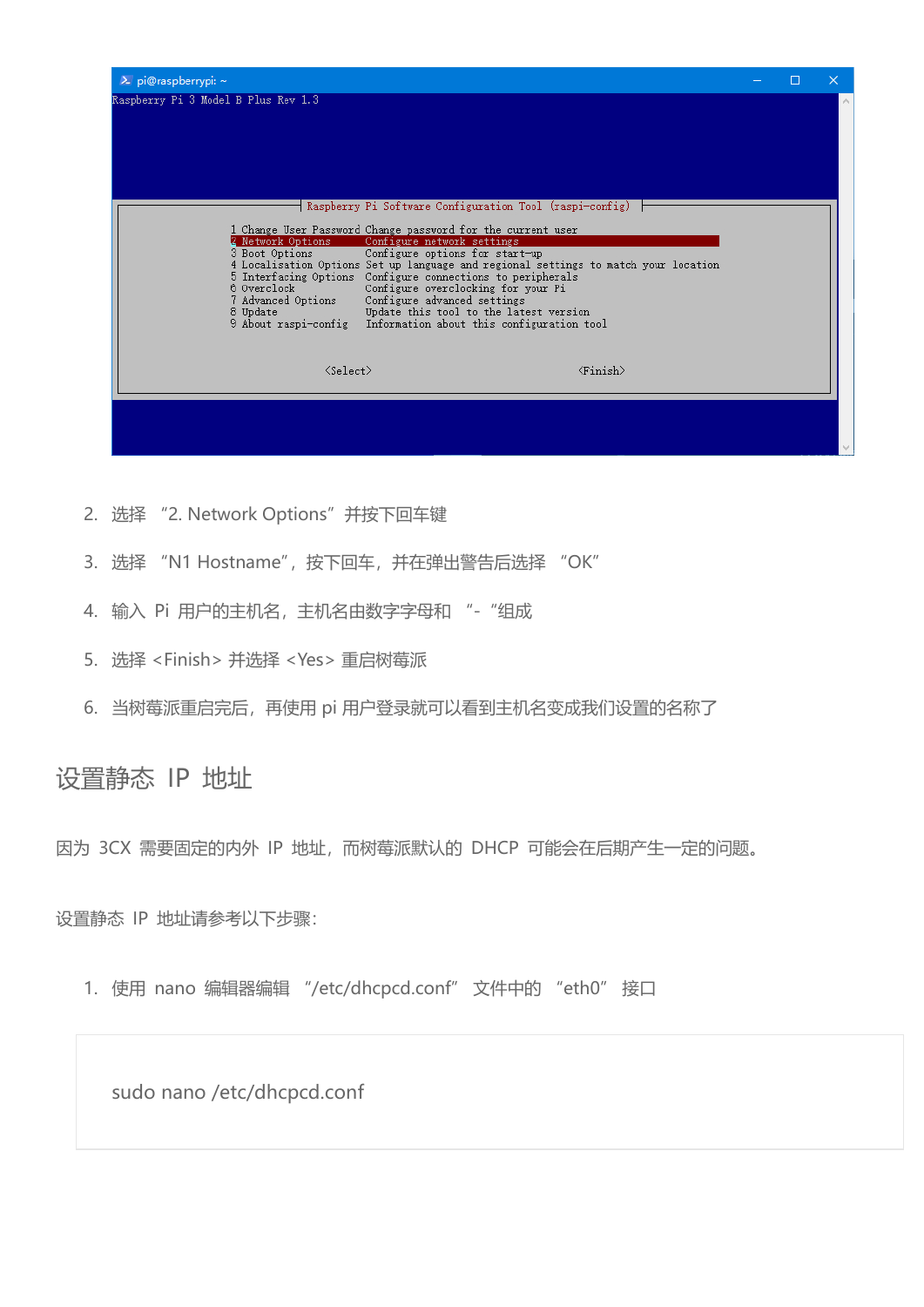

2. 在该文件中找到对应行,根据你的内网设置替换掉其中

的 ip\_address, routers 和 domain\_name\_servers 这几项参数:

- 3. #eth0 static IP configuration
- 4. interface eth0
- 5. static ip\_address=192.168.1.111/24
- 6. static routers=192.168.1.1
- 7. static domain\_name\_server=192.168.1.1 8.8.8.8
- o 需要注意这里的 DNS 设置不好的话会导致 3CX 无法正常激活
- 8. 按下 "Ctrl" + "x" 组合键,接着输入 "y" 和 <Enter> 保存刚才的修改
- 9. 重启树莓派:

sudo reboot

10. 当重启完树莓派后, 使用设置的新 IP 地址登录 SSH, 我们使用下面的命令验证刚才的修改: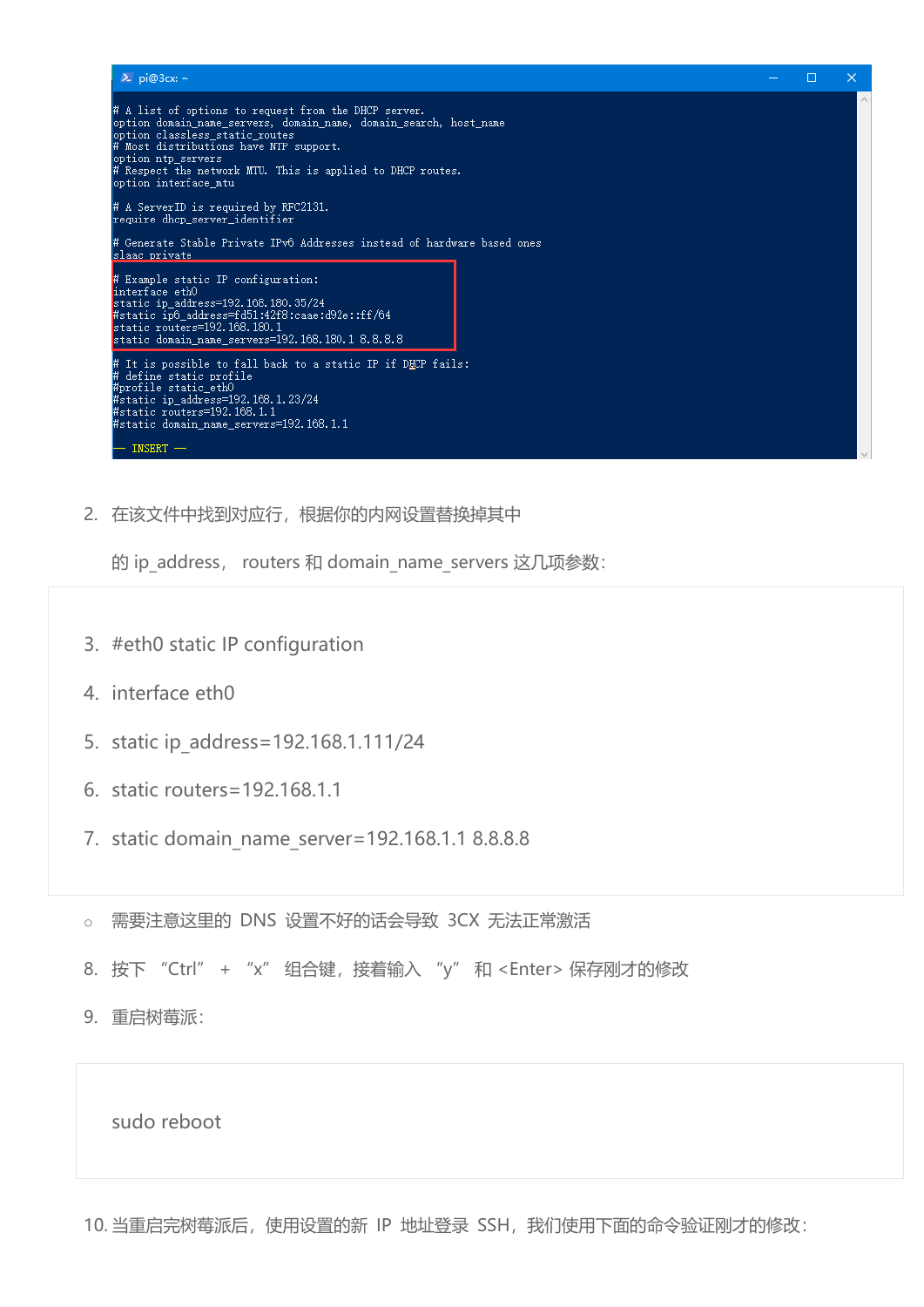ifconfig eth0

## 在树莓派上安装 3CX

使用 "pi" 用户通过 SSH 登录到树莓派来安装 3CX 系统:

1. 安装 3CX APT 的包验证密钥:

wget -O- http://downloads-global.3cx.com/downloads/3cxpbx/public.key | sudo apt-key add -

2. 创建 3CX 稳定和测试 APT 安装源:

echo "deb http://downloads-global.3cx.com/downloads/debian stretch main" | sudo

tee /etc/apt/sources.list.d/3cxpbx.list

echo "deb http://downloads-global.3cx.com/downloads/debian stretch-testing

main" | sudo tee /etc/apt/sources.list.d/3cxpbx-testing.list

3. 现在我们需要更新 APT 源和包:

sudo apt update

4. 验证 3CX PBX 包是否可用: